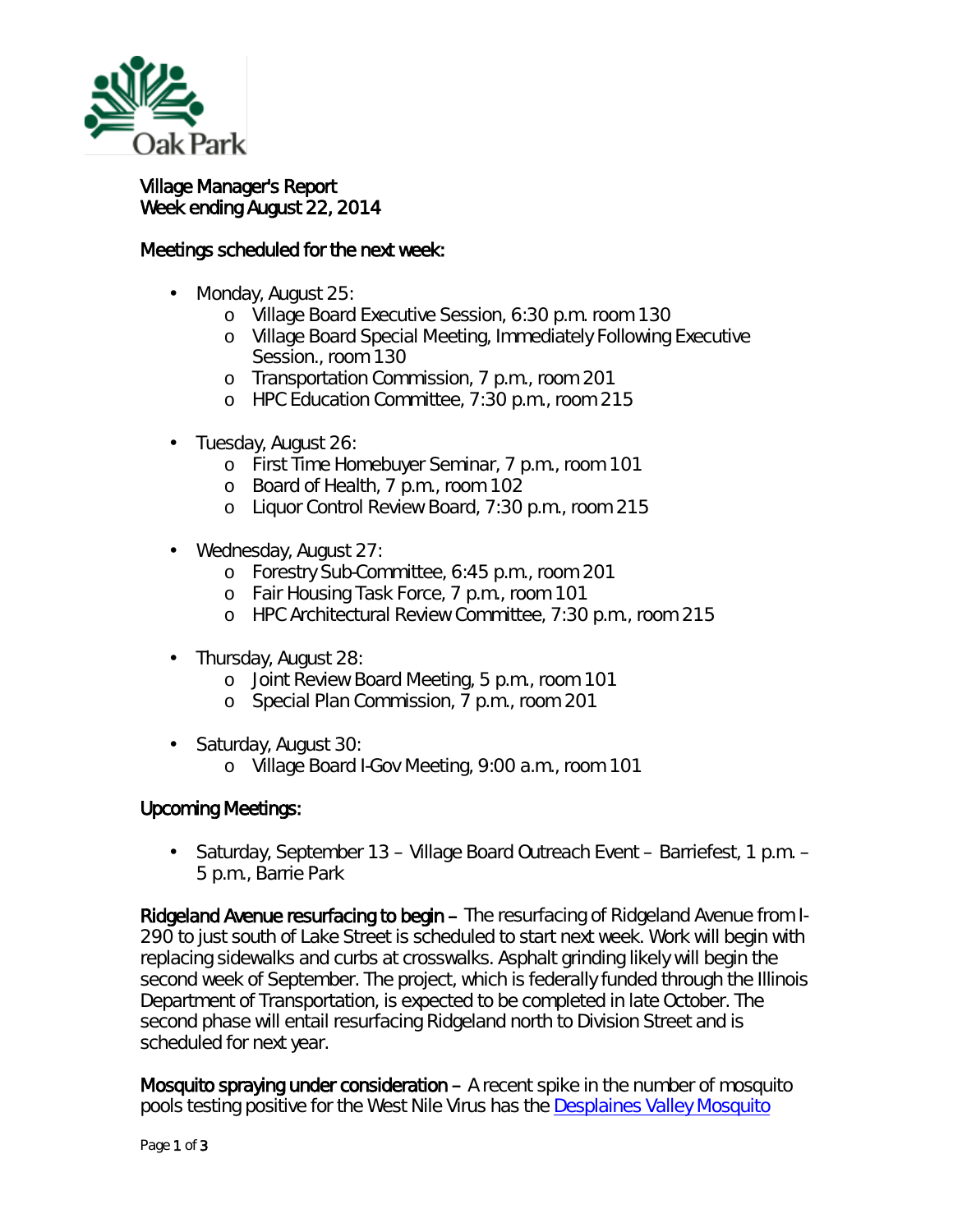[Abatement District](http://www.desplainesvalleymad.com/) considering spraying. According to the abatement district's director, Oak Park is among those communities with the highest number of positive pools. While spraying has not been scheduled for Oak Park, the DVMAD was expected to begin spraying in some of the western suburbs within the 77-squaremile-area it serves. The City of Chicago also is beginning to spray in its west and northwestern suburbs. Should spraying be scheduled for Oak Park, the Health Department is prepared to notify those residents who have signed up for our [emergency notification system.](http://www.oak-park.us/online-services/community-notification-system) Unfortunately, the window for notification can be short given that changing weather conditions can lead to last minute changes in the spraying schedule. Community education has been ongoing since spring, with information also posted at [www.oak-park.us/fightthebite.](http://www.oak-park.us/fightthebite)

Capital improvements update – Curb and sidewalk patching on Jackson Boulevard from Harlem Avenue to Oak Park Avenue is scheduled to begin next week, along with pavement grinding. Clinton Avenue from Randolph Street to South Boulevard will be excavated and a new stone base laid next week now that concrete work has been completed. Parking lots will be resurfaced next week at Marion Street south of Lake Street (Lot 3), Chicago Avenue at Maple Street (Lot 7), Washington Boulevard near Austin Avenue (Lot 36) and North Boulevard east of Kenilworth Avenue (Lot 55). The water main construction projects on Highland Avenue and Van Buren Street are nearing completion. The final layer of asphalt is scheduled to be laid on Van Buren Street by the end of this week or early next week, depending on the weather. The parkways have been prepared for new sod, which will be installed once temperatures cool. The street will be opened in time for the first day of school on Monday. The final layer of asphalt is scheduled to be installed next week on Grove Avenue, Lombard Avenue, Taylor Avenue and Berkshire Street, resurfacing projects funded by the state. Landscaping will be done in early September. Surface patching, crack filling and microsurfacing of various streets in the Village are substantially complete, with final pavement markings likely to be finished next week. Sidewalk replacement is underway, with work focusing on completing areas near the schools. The sidewalk work should take about four weeks. The project to transform 10 alley segments into *green alleys* is scheduled to start on Sept. 2. Work will begin with the east-west alley north of Lake Street, just west of Forest Avenue to ensure completion prior to demolition of the Lake & Forest Garage, which is expected to begin in early October.

Public Works activities – Restoring pavement and related items where excavations were necessary to repair water leaks continued, as did pavement striping, eliminating brick sidewalk trip hazards in the downtown shopping district and updating, removing and relocating signs to improve vehicle and pedestrian travel that has been affected by the closing of the Lake & Forest Garage and the coming redevelopment project. Crews replaced a four-inch water service valve at Clinton and Pleasant avenues, and upgraded water services at 1152 Clarence Avenue and 915 South Boulevard as part of the lead abatement program. Summer interns continued cleaning catch basin inlets from Austin Boulevard to Harlem Avenue, between North Avenue and Division Street. Forestry crews addressed a range of service requests, primarily pruning. Crews also pruned trees along Ridgeland Avenue from South Boulevard to Harrison Street to meet equipment height clearances in advance of the resurfacing project set to begin next week. Stump grinding and tree removals also continued, as crews address the problems created by the emerald ash borer and disease. A supplemental tree removal contract was awarded this week to **Davis Tree Care, Inc.** who will